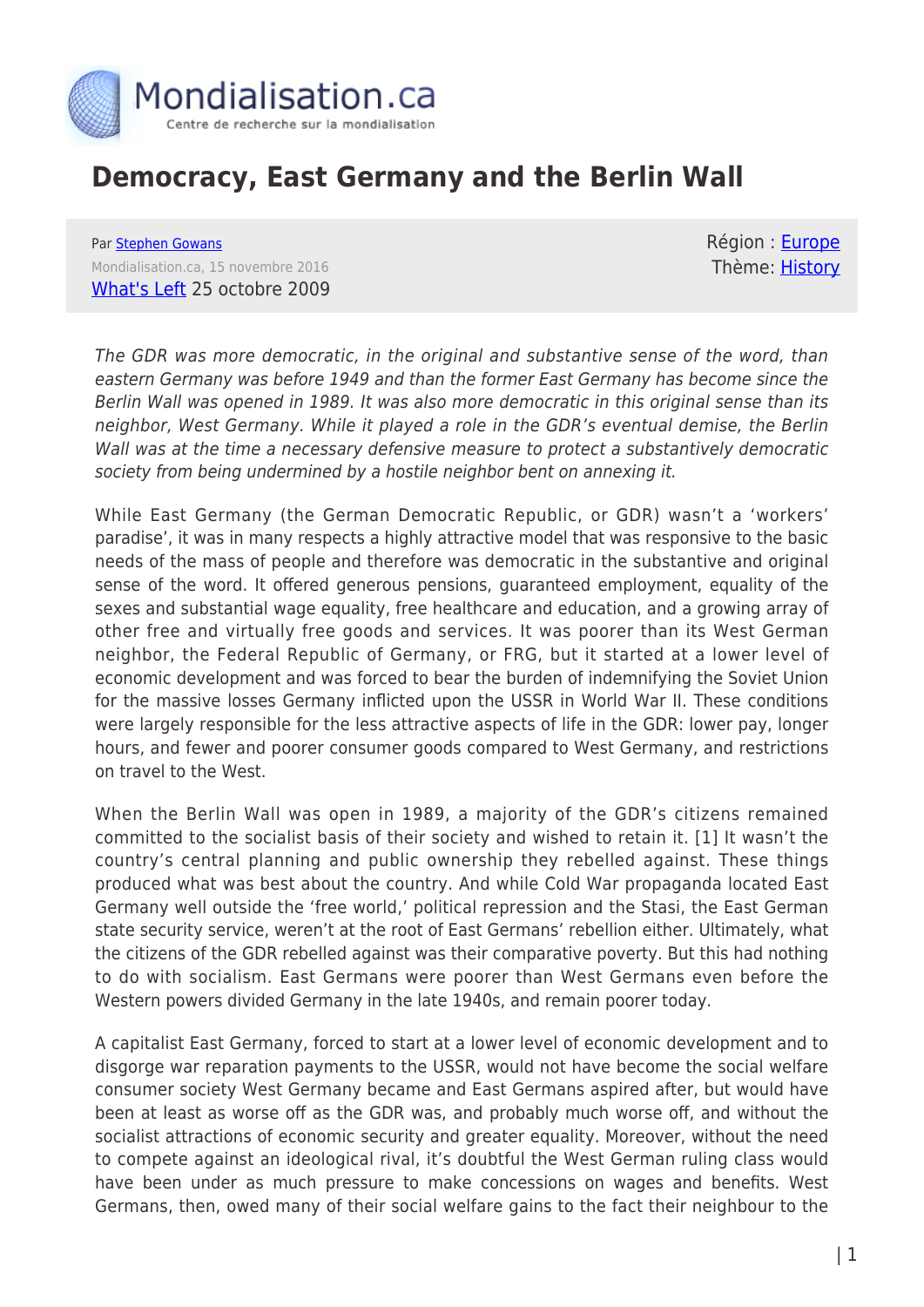east was socialist and not capitalist.

The Western powers divide Germany

While the distortions of Cold War history would lead one to believe it was the Soviets who divided Germany, the Western powers were the true authors of Germany's division. The Allies agreed at the February 1945 Yalta conference that while Germany would be partitioned into British, US and Soviet occupation zones, the defeated Germany would be administered jointly. [2] The hope of the Soviets, who had been invaded by Germany in both first and second world wars, was for a united, disarmed and neutral Germany. The Soviet's goals were two-fold: First, Germany would be demilitarized, so that it could not launch a third war of aggression against the Soviet Union. Second, it would pay reparations for the massive damages it inflicted upon the USSR, calculated after the war to exceed \$100 billion. [3]



Courtesy of Brendan Stone

The Western powers, however, had other plans. The United States wanted to revive Germany economically to ensure it would be available as a rich market capable of absorbing US exports and capital investment. The United States had remained on the sidelines through a good part of the war, largely avoiding the damage that ruined its rivals, while at the same time acting as armorer to the Allies. At the end of the war, Britain, France, Germany, Japan and the USSR lay in ruins, while the US ruling class was bursting at the seams with war industry profits. The prospects for the post-war US economy, however, and hence for the industrialists, bankers and investors who dominated the country's political decision-making, were dim unless new life could be breathed into collapsed foreign markets, which would be needed to absorb US exports and capital. An economically revived Germany was therefore an important part of the plan to secure the United States' economic future. The idea of a Germany forced to pour out massive reparation payments to the USSR was intolerable to US policy makers: it would militate against the transformation of Germany into a sphere of profit-making for US capital, and would underwrite the rebuilding of an ideological competitor.

The United States intended to make post-war life as difficult as possible for the Soviet Union. There were a number of reasons for this, not least to prevent the USSR from becoming a model for other countries. Already, socialism had eliminated the United States' access to markets and spheres of investment in one-sixth of the earth's territory. The US ruling class didn't want the USSR to provide inspiration and material aid to other countries to follow the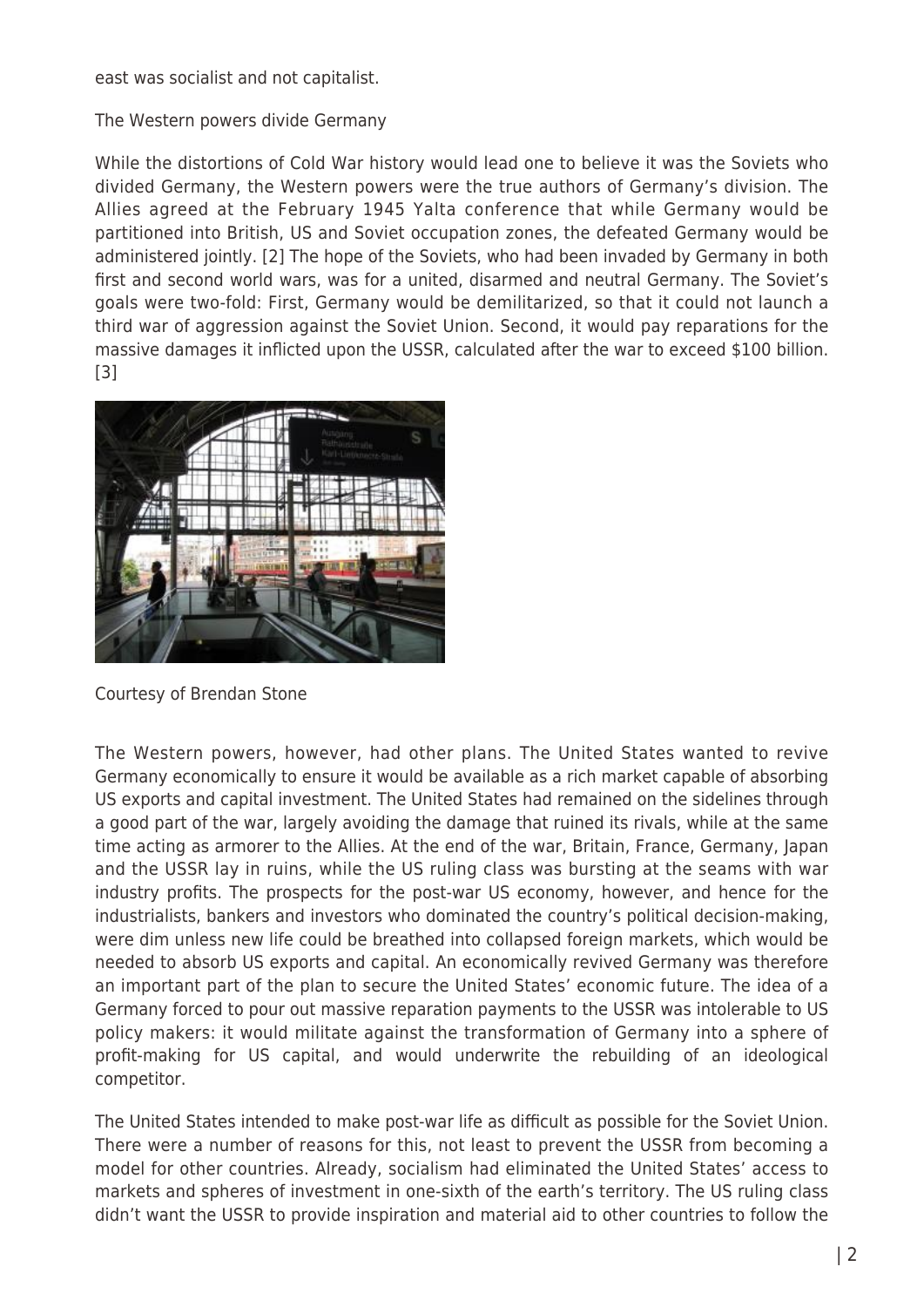same path. The lead role of communists in the resistance movements in Europe, "the success of the Soviet Union in defeating Nazi Germany," and "the success of the Soviet Union in industrializing and modernizing," [4] had greatly raised the prestige of the USSR and enhanced the popularity of communism. Unless measures were taken to check the USSR's growing popularity, socialism would continue to advance and the area open to US exports and investment would continue to contract. A Germany paying reparations to the Soviets was clearly at odds with the goals of reviving Germany and holding the Soviet Union in check. What's more, while the Soviets wanted Germany to be permanently disarmed as a safeguard against German revanchism, the United States recognized that a militarized Germany under US domination could play a central role in undermining the USSR.

The division of Germany began in 1946, when the French decided to administer their zone separately. [5] Soon, the Western powers merged their three zones into a single economic unit and announced they would no longer pay reparations to the Soviet Union. The burden would have to be borne by the Soviet occupation zone alone, which was smaller and less industrialized, and therefore less able to offer compensation.

In 1949, the informal division of Germany was formalized with the proclamation by the Western powers of a separate West German state, the FRG. The new state would be based on a constitution written by Washington and imposed on West Germans, without their ratification. (The GDR's constitution, by contrast, was ratified by East Germans.) In 1954, West Germany was integrated into a new anti-Soviet military alliance, NATO, which, in its objectives, aped the earlier anti-Comintern pact of the Axis powers. The goal of the anti-Comintern pact was to oppose the Soviet Union and world communism. NATO, with a militarized West Germany, would take over from where the Axis left off.

The GDR was founded in 1949, only after the Western powers created the FRG. The Soviets had no interest in transforming the Soviet occupation zone into a separate state and complained bitterly about the Western powers' division of Germany. Moscow wanted Germany to remain unified, but demilitarized and neutral and committed to paying war reparations to help the USSR get back on its feet. As late as 1954, the Soviets offered to dissolve the GDR in favour of free elections under international supervision, leading to the creation of a unified, unaligned, Germany. This, however, clashed with the Western powers' plan of evading Germany's responsibility for paying war reparations and of integrating West Germany into the new anti-Soviet, anti-communist military alliance. The proposal was, accordingly, rejected. George Kennan, the architect of the US policy of 'containing' (read undermining) the Soviet Union, remarked: "The trend of our thinking means that we do not want to see Germany reunified at this time, and that there are no conditions on which we would really find such a solution satisfactory." [6]

This placed the anti-fascist working class leadership of the GDR in a difficult position. The GDR comprised only one-third of German territory and had a population of 17 million. By comparison, the FRG comprised 63 million people and made up two-thirds of German territory. [7] Less industrialized than the West, the new GDR started out poorer than its new capitalist rival. Per capita income was about 27 percent lower than in the West. [8] Much of the militant section of the working class, which would have ardently supported a socialist state, had been liquidated by the Nazis. The burden of paying war reparations to the Soviets now had to be borne solely by the GDR. And West Germany ceaselessly harassed and sabotaged its neighbor, refusing to recognize it as a sovereign state, regarding it instead as its own territory temporarily under Soviet occupation. [9] Repeatedly, West Germany proclaimed that its official policy was the annexation of its neighbor to the east.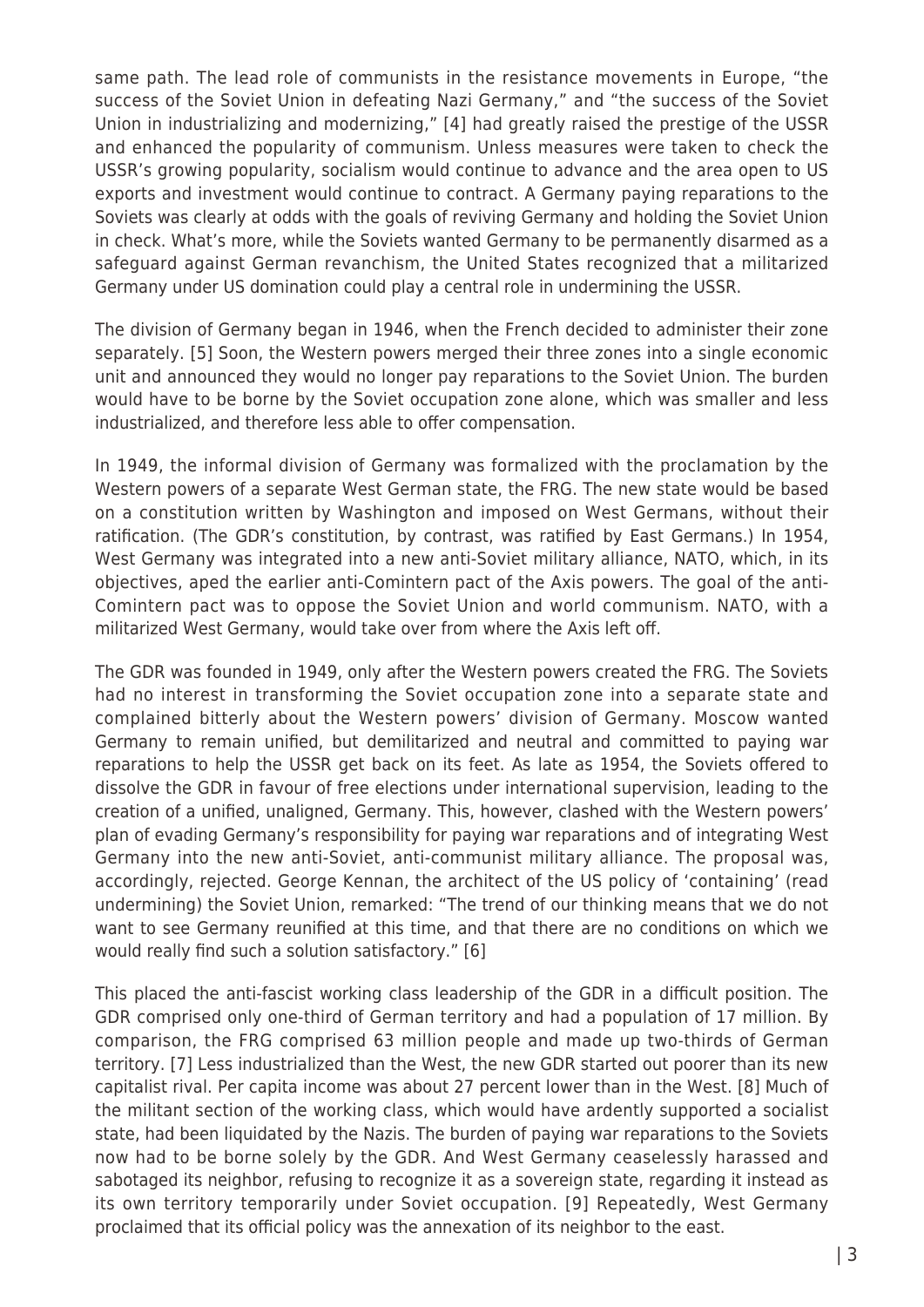The GDR's leaders faced still other challenges. Compared to the West, East Germany suffered greater losses in the war. [10] The US Army stripped the East of its scientists, technicians and technical know-how, kidnapping "thousands of managers, engineers, and all sorts of experts, as well as the best scientists – the brains of Germany's East – from their factories, universities, and homes in Saxony and Thuringia in order to put them to work to the advantage of the Americans in the Western zone – or simply to have them waste away there." [11]

As Pauwels explains,

During the last weeks of the hostilities the Americans themselves had occupied a considerable part of the Soviet zone, namely Thuringia and much of Saxony. When they pulled out at the end of June, 1945, they brought back to the West more than 10,000 railway cars full of the newest and best equipment, patents, blueprints, and so on from the firm Carl Zeiss in Jena and the local plants of other top enterprises such as Siemens, Telefunken, BMW, Krupp, Junkers, and IG-Farben. This East German war booty included plunder from the Nazi V-2 factory in Nordhausen: not only the rockets, but also technical documents with an estimated value of 400 to 500 million dollars, as well as approximately 1,200 captured German experts in rocket technology, one of whom being the notorious Wernher von Braun. [12]

The Allies agreed at Yalta that a post-war Germany would pay the Soviet Union \$10 billion in compensation for the damages inflicted on the USSR during the war. This was a paltry sum compared to the more realistic estimate of \$128 billion arrived at after the war. And yet the Soviets were short changed on even this meagre sum. The USSR received no more than \$5.1 billion from the two German states, most of it from the GDR. The Soviets took \$4.5 billion out of East Germany, carting away whole factories and railways, while the larger and richer FRG paid a miserable \$600 million. The effect was the virtual deindustrialization of the East. [13] In the end, the GDR would compensate both the United States (which suffered virtually no damage in World War II) through the loss of its scientists, technicians, blueprints, patents and so on, and the Soviet Union (which suffered immense losses and deserved to be compensated), through the loss of its factories and railways. Moreover, the United States offered substantial aid to West Germany to help it rebuild, while the poorer Soviet Union, which had been devastated by the German invasion, lacked the resources to invest in the GDR. [14] The West was rebuilt; the East stripped bare.

The GDR's democratic achievements

Despite the many burdens it faced, the GDR managed to build a standard of living higher than that of the USSR "and that of millions of inhabitants of the American ghettoes, of countless poor white Americans, and of the population of most Third World countries that have been integrated willy-nilly with the international capitalist world system." [15]

Over 90 percent of the GDR's productive assets were owned by the country's citizens collectively, while in West Germany productive assets remained privately owned, concentrated in a few hands. [16] Because the GDR's economy was almost entirely publicly owned and the leadership was socialist, the economic surplus that people produced on the job went into a social fund to make the lives of everyone better rather than into the pockets of shareholders, bondholders, landowners and bankers. [17] Out of the social fund came subsidies for food, clothing, rent, public transportation, as well as cultural, social and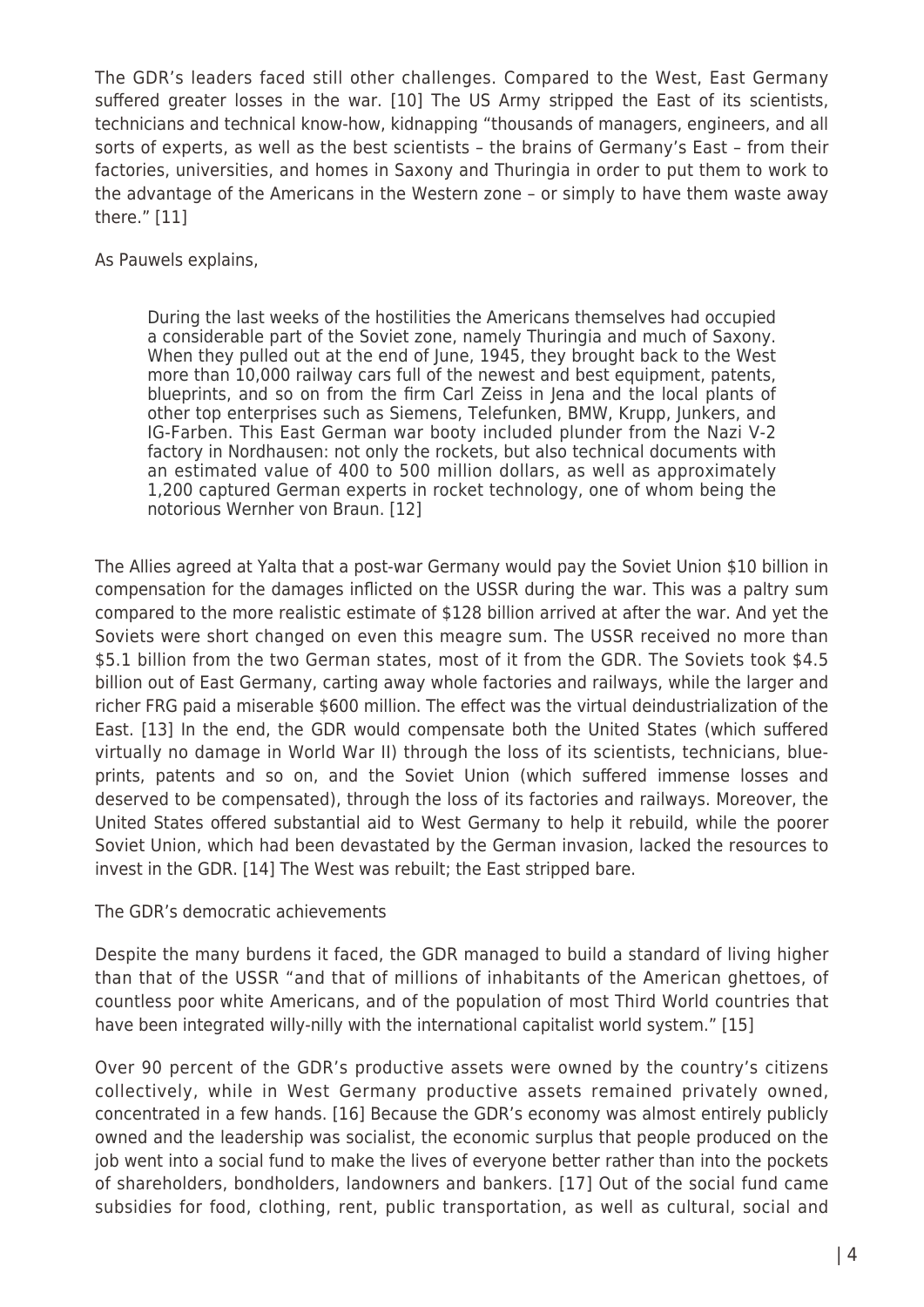recreational activities. Wages weren't as high as in the West, but a growing number of essential goods and services were free or virtually free. Rents, for example, were very low. As a consequence, there were no evictions and there was no homelessness. Education was free through university, and university students received stipends to cover living expenses. Healthcare was also free. Childcare was highly subsidized.



Courtesy of Brendan Stone

Differences in income levels were narrow, with higher wages paid to those working in particularly strenuous or dangerous occupations. Full gender equality was mandated by law and men and women were paid equally for the same work, long before gender equality was taken up as an issue in the West. What's more, everyone had a right to a job. There was no unemployment in the GDR.

Rather than supporting systems of oppression and exploitation, as the advanced capitalist countries did in Africa, Latin America and Asia, the GDR assisted the people of the global South in their struggles against colonialism. Doctors were dispatched to Vietnam, Mozambique and Angola, and students from many Third World countries were trained and educated in the GDR at the GDR's expense.

Even the Wall Street Journal recognized the GDR's achievements. In February, 1989, just months before the opening of the Berlin Wall, the US ruling class's principal daily newspaper announced that the GDR "has no debt problem. The 17 million East Germans earn 30 percent more than their next richest partners, the Czechoslovaks, and not much less than the English. East Germans build 32-bit mini-computers and a socialist 'Walkman' and the only queue in East Berlin forms at the opera." [18]

The downside was that compared to West Germany, wages were lower, hours of work were longer, and there were fewer consumer goods. Also, consumer goods tended to be inferior compared to those available in West Germany. And there were travel restrictions. Skilled workers were prevented from travelling to the West. But at the same time, vacations were subsidized, and East Germans could travel throughout the socialist bloc.

## Greater efficiencies

West Germany's comparative wealth offered many advantages in its ideological battle with socialism. For one, the wealth differential could be attributed deceptively to the merits of capitalism versus socialism. East Germany was poorer, it was said, not because it unfairly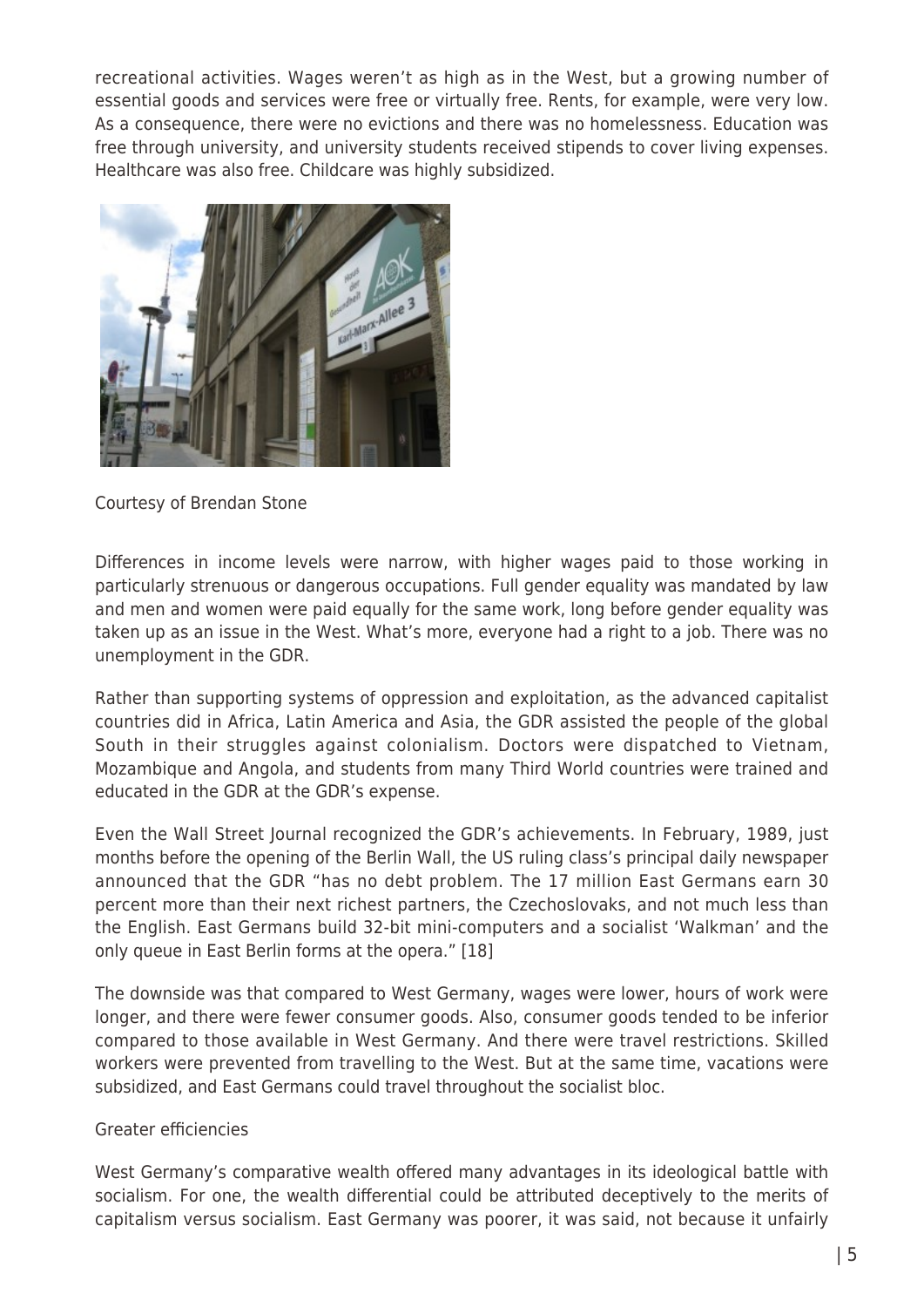bore the brunt of indemnifying the Soviets for their war losses, and not because it started on a lower rung, but because public ownership and central planning were inherently inefficient. The truth of the matter, however, was that East German socialism was more efficient than West German capitalism, producing faster growth rates, and was more responsive to the basic needs of its population. "East Germany's national income grew in real terms about two percent faster annually that the West German economy between 1961 and 1989." [19]

The GDR was also less repressive politically. Following in the footsteps of Hitler, West Germany banned the Communist Party in the 1950s, and close tabs were kept by West Germany's own secret police on anyone openly expressing Marxist-Leninist views. Marxist-Leninists were barred from working in the public service and frequently lost private sector jobs owing to their political views. In the GDR, by contrast, those who expressed views at odds with the dominant Marxist-Leninist ideology did not lose their jobs, and were not cut off from the state's generous social supports, though they too were monitored by the GDR's state police. The penalty for dissenting from the dominant political ideology in the West (loss of income) was more severe than in the East. [20]

The claim that the GDR's socialism was less efficient than West Germany's capitalism was predicated on the disparity in wealth between the two countries, but the roots of the disparity were external to the two countries' respective systems of ownership, and the disparity existed prior to 1949 (at which point GDP per capita was about 43 percent higher in the West) and continued to exist after 1989 (when unemployment – once virtually eliminated — soared and remains today double what it is in the former West Germany.) Over the four decades of its existence, East German socialism attenuated the disparity, bringing the GDR closer to West Germany's GDP per capita. Significantly, "real economic growth in all of Eastern Europe under communism was estimated to be higher than in Western Europe under capitalism (as well as higher than that in the USA) even in communism's final decade (the 1980s)." After the opening of the Berlin Wall, with capitalism restored, "real economic output fell by over 30 percent in Eastern Europe as a whole in the 1990s." [21]

But the GDR's faster growth rates from 1961 to 1989 tell only part of the story. It's possible for GDP to grow rapidly, with few of the benefits reaching the bulk of the population. The United States spends more on healthcare as a percentage of its GDP than all other countries, but US life expectancy and infant mortality results are worse than in many other countries which spend less (but have more efficient public health insurance or socialized systems.) This is due to the reality that healthcare is unequally distributed in the United States, with the wealthy in a position to buy the best healthcare in the world while tens of millions of low-income US citizens can afford no or only inadequate healthcare. By contrast, in most advanced capitalist countries everyone has access to basic (though typically not comprehensive) healthcare. In socialist Cuba, comprehensive healthcare is free to all. What's important, then, is not only how much wealth (or healthcare) a society creates, but also how a society's wealth (or healthcare) is distributed. Wealth was far more evenly distributed in socialist countries than it was in capitalist countries. The mean Gini coefficient – a measure of income equality which runs from 0 (perfect equality) to 1 (perfect inequality) – was 0.24 for socialist countries in 1970 compared to 0.48 for capitalist countries. [22]

Socialist countries also fared better at meeting their citizens' basic needs. Compared to all capitalist countries, socialist countries had higher life expectancies, lower levels of infant mortality, and higher levels of literacy. However, the comparison of all socialist countries with all capitalist countries is unfair, because the group of capitalist countries comprises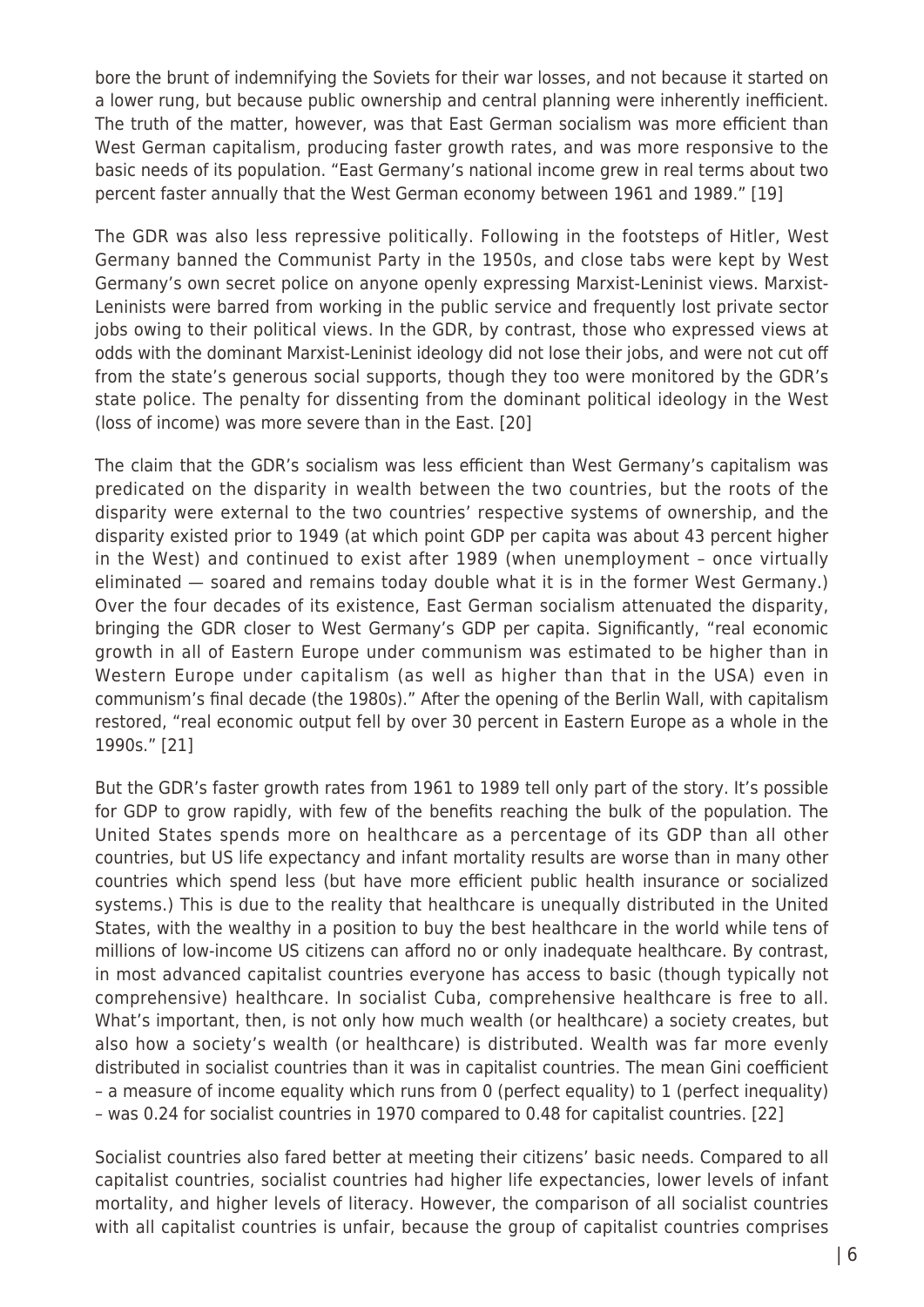many more countries unable to effectively meet the basic needs of their populations owing to their low level of economic development. While capitalism is often associated with the world's richest countries, the world's poorest countries are also capitalist. Desperately poor Haiti, for example, is a capitalist country, while neighboring Cuba, richer and vastly more responsive to the needs of its citizens, is socialist. We would expect socialist countries to have done a better job at meeting the basic needs of their citizens, because they were richer, on average, than all capitalist countries together. But the conclusion still stands if socialist countries are compared with capitalist countries at the same level of economic development; that is, socialist countries did a better job of meeting their citizens' basic needs compared to capitalist countries in the same income range. Even when comparing socialist countries to the richest capitalist countries, the socialist countries fared well, meeting their citizens' basic needs as well as advanced capitalist countries met the needs of their citizens, despite the socialist countries' lower level of economic development and fewer resources. [23] In terms of meeting basic needs, then, socialism was more efficient: it did more with less.

Why were socialist countries, like the GDR, more efficient? First, socialist societies were committed to improving the living standards of the mass of people as their first aim (whereas capitalist countries are organized around profit-maximization as their principle goal – a goal linked to a minority that owns capital and land and derives its income from profits, rent and interest, that is, the exploitation of other people's labor, rather than wages.) Secondly, the economic surplus the citizens of socialist countries produced was channelled into making life better for everyone (whereas in capitalist countries the economic surplus goes straight to shareholders, bondholders, landowners and bankers.) This made socialism more democratic than capitalism in three ways:

• It was more equal. (Capitalism, by contrast, produces inequality.)

• It worked toward improving as much as possible the lot of the classes which have no other means of existence but the labor of their hands or brains and which comprise the vast majority of people. (Capitalist societies, on the other hand, defend and promote the interests of the minority that owns capital.)

• It guaranteed economic and social rights. (By comparison, capitalist societies emphasize political and civil liberties, i.e., protections against the majority using its greater numbers to encroach upon the privileges of the minority that owns and controls the economy.)Stephen Gowans

As will be discussed below, even when it came to political (as distinct from social and economic) democracy, the differences between East and West Germany were more illusory than real.

Stanching the outward migration of skilled workers

Despite the many advantages the GDR offered, it remained less affluent throughout its four decades compared to its capitalist neighbor to the west. For many "the lure of higher salaries and business opportunities in the West remained strong." [24] As a result, in its first decade, East Germany's population shrunk by 10 percent. [25] And while higher wages proved to be an irresistible temptation to East Germans who stressed personal aggrandizement over egalitarian values and social security, the FRG – keen to weaken the GDR – did much to sweeten the pot, offering economic inducements to skilled East Germans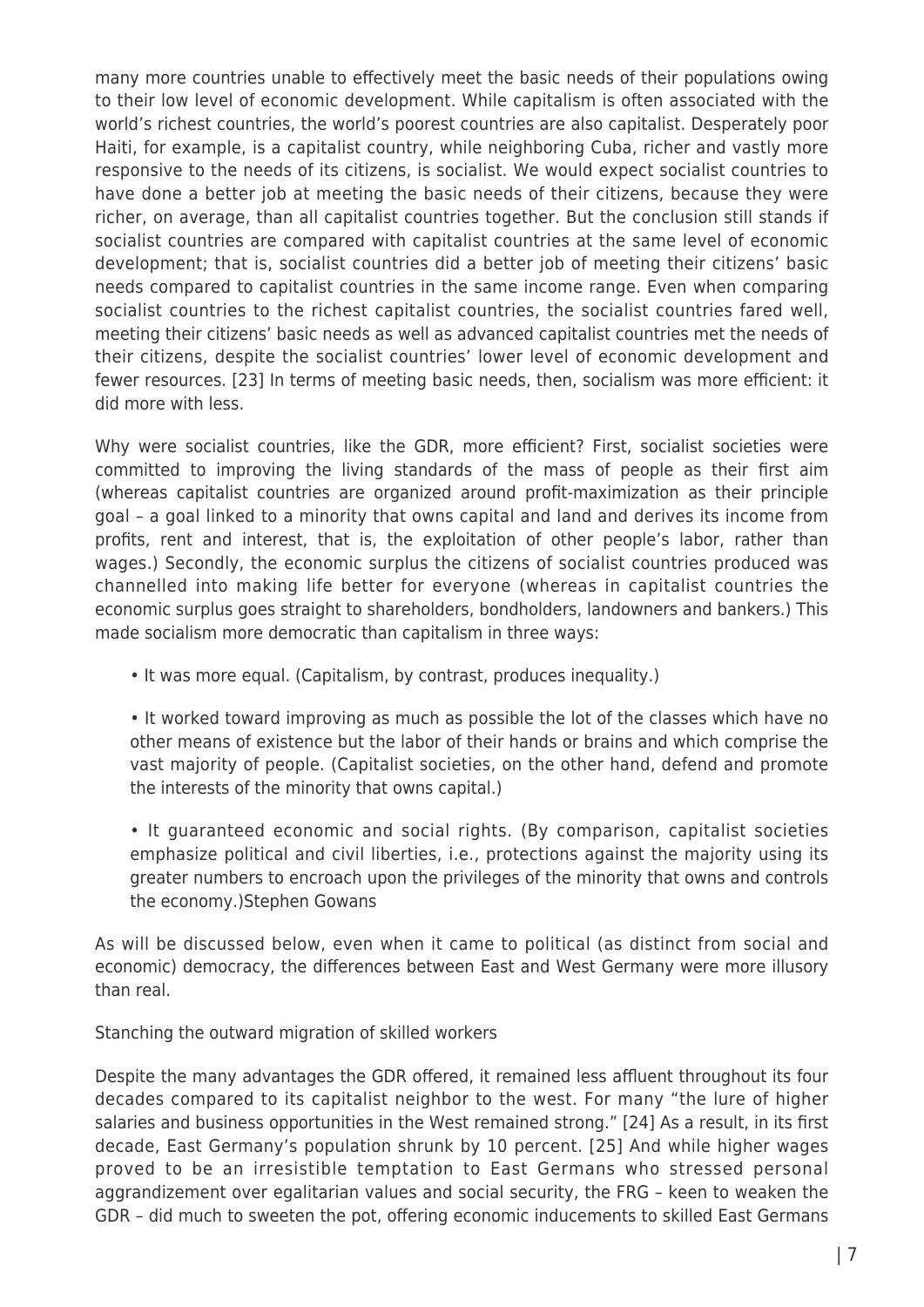to move west. Working-age, but not retired, East Germans were offered interest-free loans, access to scarce apartments, immediate citizenship and compensation for property left behind, to relocate to the West. [26]



Courtesy of Brendan Stone

By 1961, the East German government decided that defensive measures needed to be taken, otherwise its population would be depleted of people with important skills vital to building a prosperous society. East German citizens would be barred from entering West Germany without special permission, while West Germans would be prevented from freely entering the GDR. The latter restriction was needed to break up black market currency trading, and to inhibit espionage and sabotage carried out by West German agents. [27] Walls, fences, minefields and other barriers were deployed along the length of the East's border with the West. Many of the obstacles had existed for years, but until 1961, Berlin – partitioned between the West and East – remained free of physical barriers. The Berlin Wall – the GDR leadership's solution to the problems of population depletion and Western sabotage and espionage — went up on August 13, 1961. [28]

From 1961 to 1989, 756 East German escapees, an average of 30 per year, were either shot, drown, blown apart by mines or committed suicide after being captured. By comparison, hundreds of Mexicans die every year trying to escape poor Mexico into the far wealthier United States. [29] Approximately 50,000 East Germans were captured trying to cross the border into West Germany from 1961 to 1989. Those who were caught served prison sentences of one year. [30]

Over time, the GDR gradually relaxed its border controls, allowing working-age East Germans to visit the West if there was little risk of their not returning. While in the 1960s, only retirees over the age of 65 were permitted to travel to the West, by the 1980s, East Germans 50 years of age or older were allowed to cross the border. Those with relatives in the FRG were also allowed to visit. By 1987, close to 1.3 million working-age East Germans were permitted to travel to West Germany. Virtually all of them – over 99 percent – returned. [31]

However, not all East Germans were granted the right to cross the border. In 1987, 300,000 requests were turned down. East Germans only received permission after being cleared by the GDR's state security service, the Stasi. One of the effects of loosening the border restrictions was to swell the Stasi's ranks, in order to handle the increase in applications for visits to the West. [32]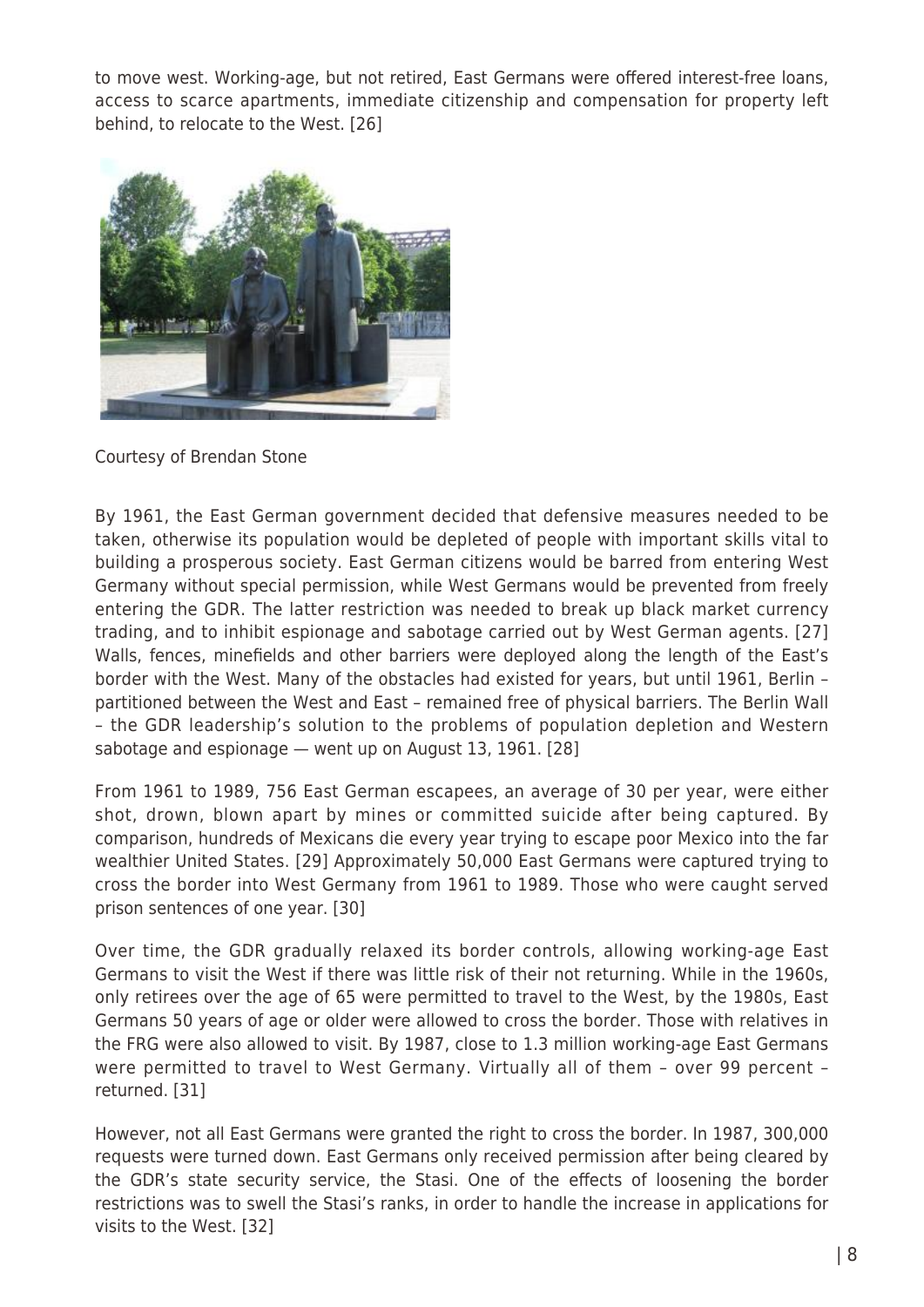A hypothetical capitalist East Germany would likewise have also had to build a wall in order to prevent its population from seeking salvation in another, more prosperous Germany. Incidentally, people have fled and continue to flee, to richer countries also from poor capitalist countries. However, the numerous black refugees from extremely poor Haiti, for example, have never enjoyed the same kind of sympathy in the United States and elsewhere in the world that was bestowed so generously on refugees from the GDR during the Cold War…And should the Mexican government decide to build a 'Berlin Wall' along the Rio Grande in order to prevent their people from escaping to El Norte, Washington would certainly not condemn such an initiative the way it used to condemn the infamous East Berlin construction project. [33]

GDR sets standards for working class in FRG…and abroad

Despite its comparative poverty, the GDR furnished its citizens with generous pensions, free healthcare and education, inexpensive vacations, virtually free childcare and public transportation, and paid maternity leave, as fundamental rights. Even so, East Germany's standard of living continued to lag behind that of the upper sections of the working class in the West. The comparative paucity and lower quality of consumer goods, and lower wages, were the product of a multitude of factors that conspired against the East German economy: its lower starting point; the need to invest in heavy industry at the expense of light industry; blockade and sanctions imposed by the West; the furnishing of aid to national liberation movements in the global South (which benefited the South more than it did the GDR. By comparison, aid flows from Western countries were designed to profit Western corporations, banks and investors.) What East Germany lacked in consumer goods and wages, it made up for in economic security. The regular economic crises of capitalist economies, with their rampant underemployment and joblessness, escalating poverty and growing homelessness, were absent in the GDR.

The greater security of life for East Germans presented a challenge to the advanced capitalist countries. Intent on demonstrating that capitalism was superior to socialism, governments and businesses in the West were forced to meet the standards set by the socialist countries to secure the hearts and minds of their own working class. Generous social insurance, provisions against lay-offs and representation on industrial councils were conceded to West German workers. [34] But these were revocable concessions, not the inevitable rewards of capitalism.

East Germany's robust social wage acted in much the same way strong unions do in forcing non-unionized plants to provide wages and benefits to match union standards. [35] In the 1970s, Canada's unionized Stelco steel mill at Hamilton, Ontario set the standard for the neighboring non-unionized Dofasco plant. What the Stelco workers won through collective bargaining, the non-unionized Dofasco workers received as a sop to keep the union out. But once the union goes, the motivation to pay union wages and provide union benefits disappears. Likewise, with the demise of East Germany and the socialist bloc, the need to provide a robust social safety net in the advanced capitalist countries to secure the loyalty of the working class no longer existed. Hence, the GDR not only furnished its own citizens with economic security, but indirectly forced the advanced capitalist countries to make concessions to their own workers. The demise of the GDR therefore not only hurt Ossis (East Germans), depriving them of economic security, but also hurt the working populations of the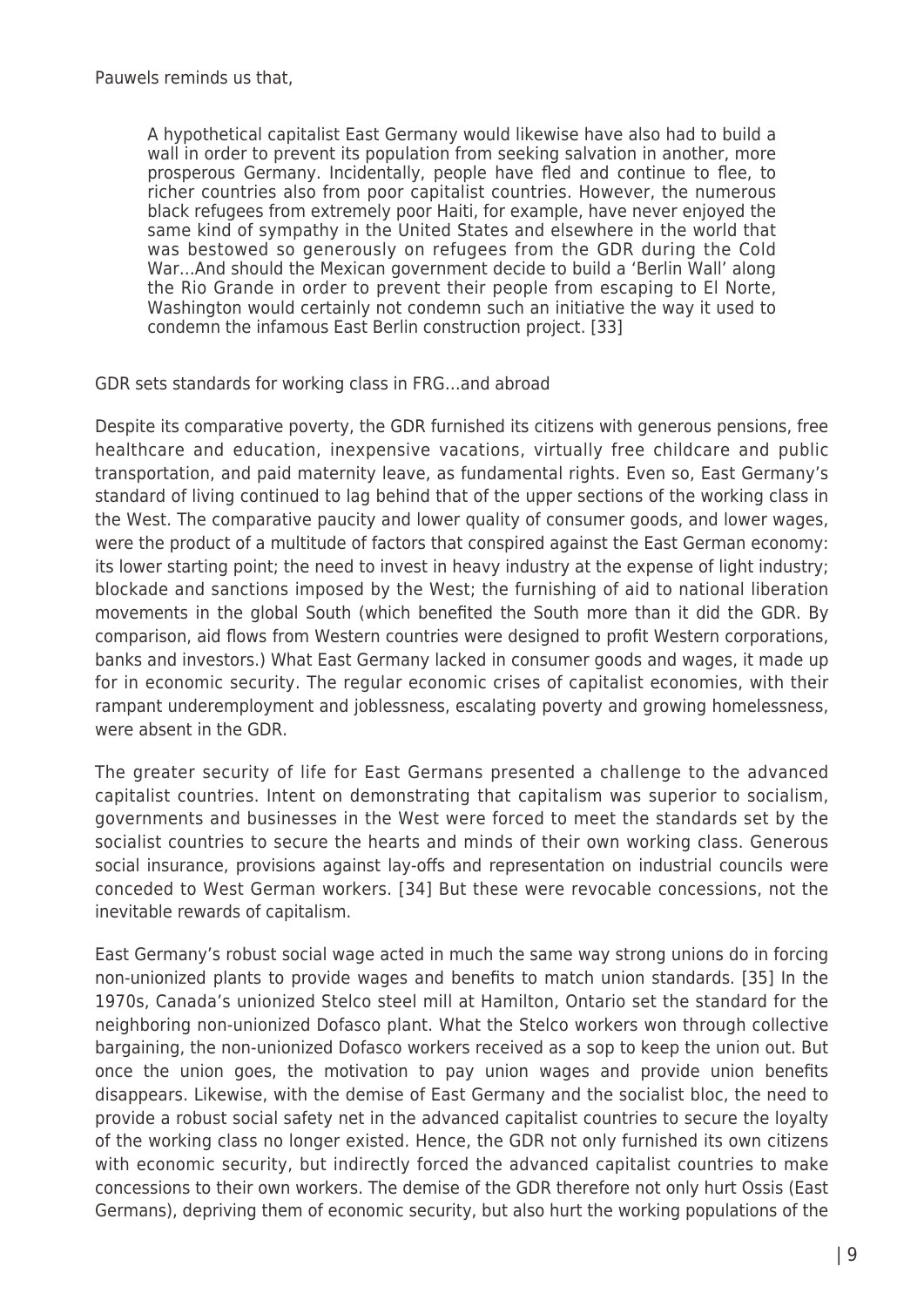advanced capitalist countries, whose social programs were the spill-over product of capitalism's ideological battle with socialism. It is no accident that the claw back of reforms and concessions granted by capitalist ruling classes during the Cold War has accelerated since the opening of the Berlin Wall.

The collapse of the GDR and the socialist bloc has proved injurious to the interests of Western working populations in another way, as well. From the Bolshevik Revolution in 1917 to the opening of the Berlin Wall in 1989, the territory available to capitalist exploitation steadily diminished. This limited the degree of wage competition within the capitalist global labor force to a degree that wouldn't have been true had the forces of socialism and national liberation not steadily advanced through the twentieth century. The counterrevolution in the Soviet Union and Eastern Europe, and China's opening to foreign investment, ushered in a rapid expansion worldwide in the number of people vying for jobs. North American and Western European workers didn't compete for jobs with workers in Poland, Romania, Slovakia and Russia in 1970. They do today. The outcome of the rapid expansion of the pool of wage-labor worldwide for workers in the advanced capitalist countries has been a reduction in real wages and explosive growth in the number of permanent lay-offs as competition for jobs escalates. The demise of socialism in Eastern Europe (and China's taking the capitalist road) has had very real – and unfavourable – consequences for working people in the West.

#### Going backward

Since the opening of the Berlin Wall and the annexation of the GDR by the FRG in 1990, the former East Germany has been transformed from a rapidly industrializing country where everyone was guaranteed a job and access to a growing array of free and nearly free goods and services, to a de-industrialized backwater teeming with the unemployed where the population is being hollowed out by migration to the wealthier West. "The easterners," a New York Times article remarked in 2005, "are notoriously unhappy." Why? "Because life is less secure than it used to be under Communism." [36]

During the Cold War East Germans who risked their lives to breach the Berlin War were depicted as refugees from political repression. But their escape into the wealthier West had little to do with flight from political repression and much to do with being attracted to a higher standard of living. Today Ossis stream out of the East, just as they did before the Berlin Wall sprang up in 1961. More than one million people have migrated from the former East Germany to the West since 1989. But these days, economic migrants aren't swapping modestly-paid jobs, longer hours and fewer and poorer consumer goods in the East for higher paying jobs, shorter hours and more and better consumer goods in the West. They're leaving because they can't find work. The real unemployment rate, taking into account workers forced into early retirement or into the holding pattern of job re-training schemes, reaches as high as 50 percent in some parts of the former East Germany. [37] And the official unemployment rate is twice as high in the East as it is in the West. Erich Quaschnuk, a retired railroad worker, acknowledges that "the joy back then when the Berlin Wall fell was real," but quickly adds, "the promise of blooming landscapes never appeared." [38]

Twenty years after the opening of the Berlin Wall, one-half of people living in the former East Germany say there was more good than bad about the GDR, and that life was happier and better. Some Ossis go so far as to say they "were driven out of paradise when the Wall came down" while others thank God they were able to live in the GDR. Still others describe the unified Germany as a "slave state" and a "dictatorship of capital," and reject Germany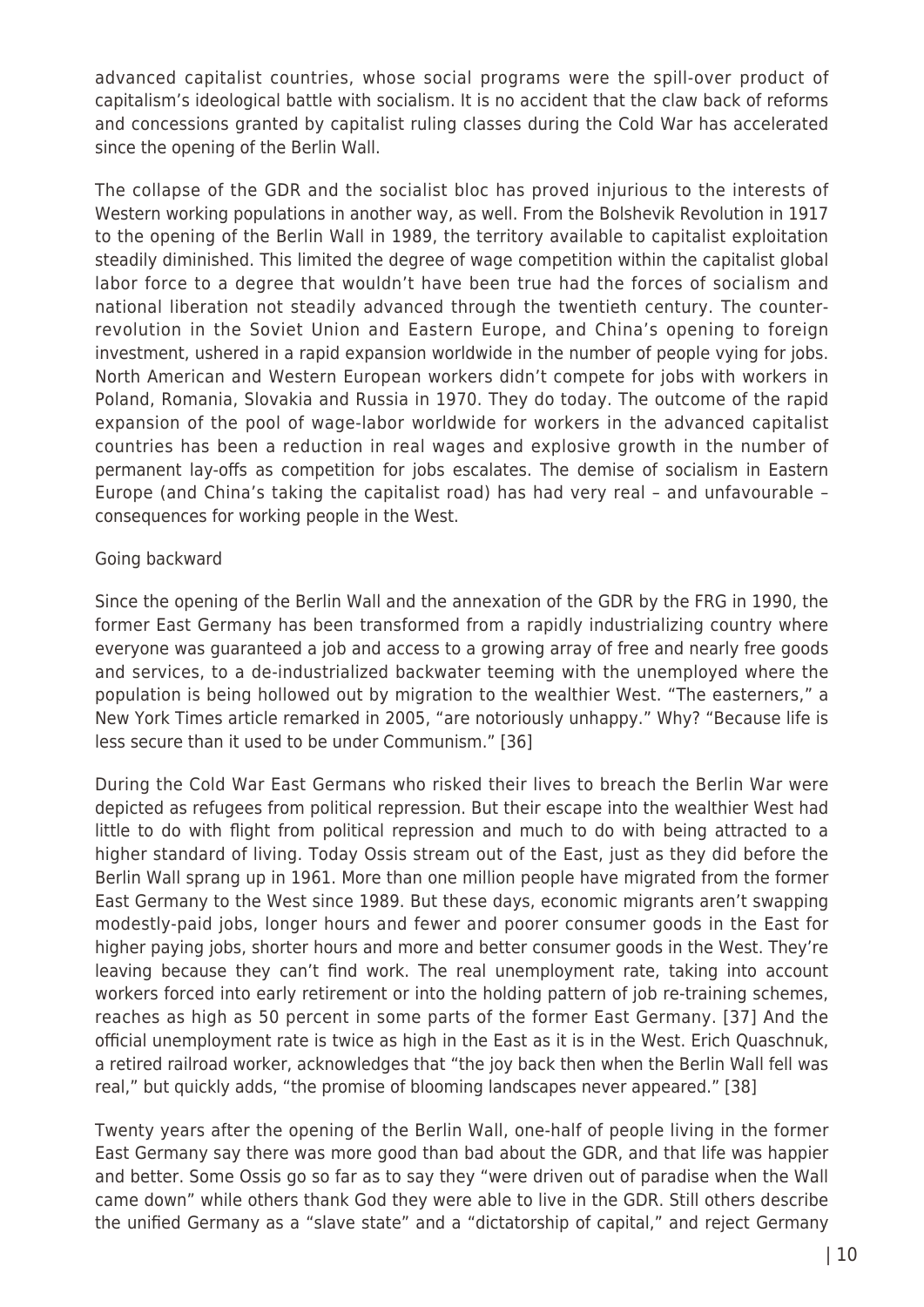for "being too capitalist or dictatorial, and certainly not democratic." [39]

Much as the GDR was faulted for being less democratic politically than the FRG, the FRG's claim to being more democratic politically is shaky at best.

East Germany…permitted voters to cast secret ballots and always had more than one candidate for each government position. Although election results typically resulted in over 99 percent of all votes being for candidates of parties that did not favour revolutionary changes in the East German system (just as West German election results generally resulted in over 99 percent of the people voting for non-revolutionary West German capitalist parties), it was always possible to change the East German system from within the established political parties (including the communist party), as those parties were open to all and encouraged participation in the political process. The ability to change the East German system from within is best illustrated by the East German leader who opened up the Berlin Wall and initiated many political reforms in less than two months in power. [40]

West Germany outlawed many anti-capitalist political parties and organizations, including, in the 1950s, the popular Communist Party, as Hitler did in the 1930s. (On the other side of the Berlin Wall, no party that aimed to reverse socialism or withdraw from the Warsaw Pact was allowed.) The West German parties tended to be pro-capitalist, and those that weren't didn't have access to the resources the wealthy patrons of the mainstream political parties could provide to run the high-profile marketing campaigns that were needed to command significant support in elections. What's more, West Germans were dissuaded from voting for anti-establishment parties, for fear the victory of a party with a socialist platform would be met by capital strike or flight, and therefore the loss of their jobs. The overwhelming support for pro-capitalist parties, then, rested on two foundations: The pro-capitalist parties uniquely commanded the resources to build messages with mass appeal and which could be broadcast with sufficient volume to reach a mass audience, and the threat of capital strike and capital flight disciplined working class voters to support pro-business parties.

### **Conclusion**

No one would have built a Berlin Wall if they didn't have to. But in 1961, with the GDR being drained of its working population by a West Germany that had skipped out on its obligations to indemnify the Soviet Union for the losses the Nazis had inflicted upon it in World War II, there were few options, apart from surrender. The Berlin Wall was, without question, regrettable, but it was at the same time a necessary defensive measure. If the anti-fascist, working class leadership of the GDR was to have any hope of building a mass society that was responsive to the basic needs of the working class and which channelled its economic surplus into improving the living conditions and economic security of all, drastic measures would have to be taken; otherwise, the experiment in German democracy — that of building a state that operated on behalf of the mass of people, rather than a minority of shareholders, bondholders, landowners and bankers — would have to be abandoned. And yet, by the history of drastic measures, this was hardly drastic. Wars weren't waged, populations weren't expelled, mass executions weren't carried out. Instead, people of working-age were prevented from resettling in the West.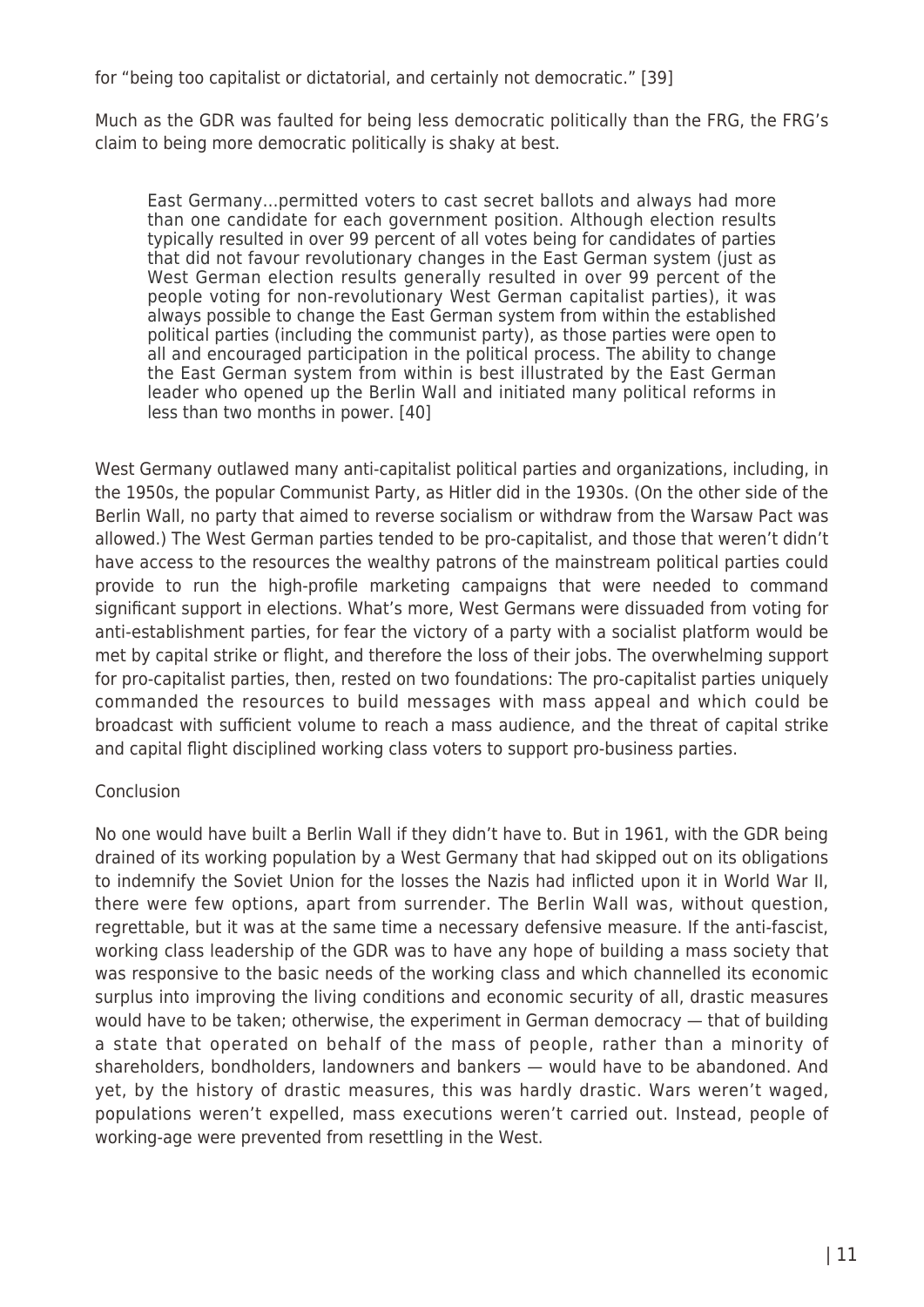

Courtesy of Brendan Stone

The abridgement of mobility rights was hardly unique to revolutionary situations. While the needs of Cold War propaganda pressed Washington to howl indignantly over the GDR's measures to stanch the flow of its working-age population to the West, the restriction of mobility rights had not been unknown in the United States' own revolution, where the 'freedoms' of dissidents and people of uncertain loyalty had been freely revoked. "During the American Revolution…those who wished to cross into British territory had to obtain a pass from the various State governments or military commanders. Generally, a pass was granted only to individuals of known and acceptable 'character and views' and after their promise neither to inform or otherwise to act to the prejudice of the United States. Passes, even for those whose loyalty was guaranteed, were generally difficult to acquire." [41]

Was the GDR worth defending? Is its demise to be regretted? Unquestionably. The GDR was a mass society that channelled the surplus of the labor of all into the betterment of the conditions of all, rather than into the pockets of the few. It offered its citizens an expanding array of free and virtually free goods and services, was more equal than capitalist countries, and met its citizens' basic needs better than did capitalist countries at the same level of economic development. Indeed, it met basic needs as well as richer countries did, with fewer resources, in the same way Cuba today meets the basic healthcare needs of all its citizens better than the vastly wealthier United States meets (or rather fails to meet) those of tens of millions of its own citizens. And while the GDR was poorer than West Germany and many other advanced capitalist countries, its comparative poverty was not the consequence of the country's public ownership and central planning, but of a lower starting point and the burden of having to help the Soviet Union rebuild after the massive devastation Germany inflicted upon it in World War II.

Far from being inefficient, public ownership and central planning turned the eastern part of Germany into a rapidly industrializing country which grew faster economically than its West German neighbor and shared the benefits of its growth more evenly. In the East, the economy existed to serve the people. In the West, the people existed to serve the minority that owned and controlled the economy. Limiting mobility rights, just as they have been limited in other revolutions, was a small price to pay to build, not what anyone would be so naïve as to call a workers' paradise, but what can be called a mass, or truly democratic, society, one which was responsiveness to the basic needs of the mass of people as its principal aim.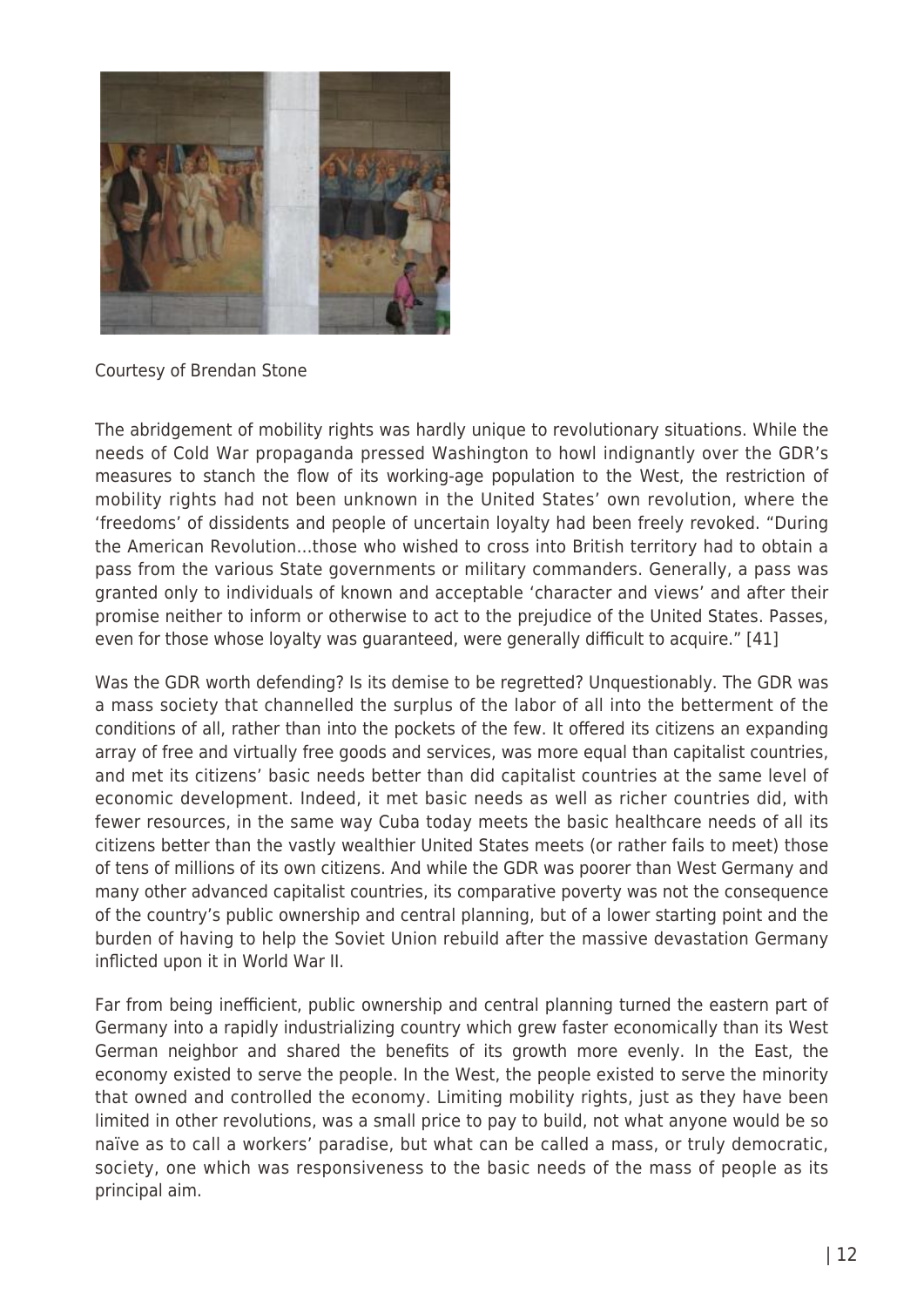**Notes** 

1. Austin Murphy, The Triumph of Evil: The Reality of the USA's Cold War Victory, European Press Academic Publishing, 2000.

2. Henry Heller, The Cold War and the New Imperialism: A Global History, 1945-2005, Monthly Review Press, New York, 2006.

3. Jacques R. Pauwels, The Myth of the Good War: America in the Second World War, James Lorimer & Company Ltd., Toronto, 2002; R. Palme Dutt, The Internationale, Lawrence & Wishart Ltd., London, 1964.

4. Melvyn Leffler, "New perspectives on the Cold War: A conversation with Melvyn Leffler," November, 1998. [http://www.neh.gov/news/humanities/1998-11/leffler.html\)](http://www.neh.gov/news/humanities/1998-11/leffler.html)

5. Heller.

6. John Wight, "From WWII to the US empire," The Morning Star (UK), October 11, 2009.

7. John Green, "Looking back at life in the GDR," The Morning Star (UK), October 7, 2009.

8. Shirley Ceresto, "Socialism, capitalism, and inequality," The Insurgent Sociologist, Vol. XI, No. 2, Spring, 1982.

9. Dutt; William Blum, Killing Hope: U.S. Military and CIA Interventions Since World War II, Common Courage Press, Maine, 1995.

10. Pauwels.

11. Ibid.

12. Ibid.

13. Ibid.

14. Murphy.

15. Pauwels.

16. Green.

17. Ibid.

18. The Wall Street Journal, February 22, 1989.

19. Murphy.

20. Ibid.

- 21. Ibid.
- 22. Ceresto.

23. Ibid.

24. Green.

25. Murphy.

- 26. Ibid.
- 27. Ibid.
- 28. Ibid.
- 29. Ibid.
- 30. Ibid.
- 31. Ibid.
- 32. Ibid.
- 33. Pauwels.
- 34. Fred Goldstein, Low-Wage Capitalism, World View Forum, New York, 2008.

35. Ibid.

36. The New York Times, December 6, 2005.

37. The Guardian (UK), November 15, 2006.

38. "Disappointed Eastern Germans turn right," The Los Angeles Times, May 4, 2005.

39. Julia Bonstein, "Majority of Eastern Germans felt life better under communism," Der Spiegel, July

3, 2009.

40. Murphy.